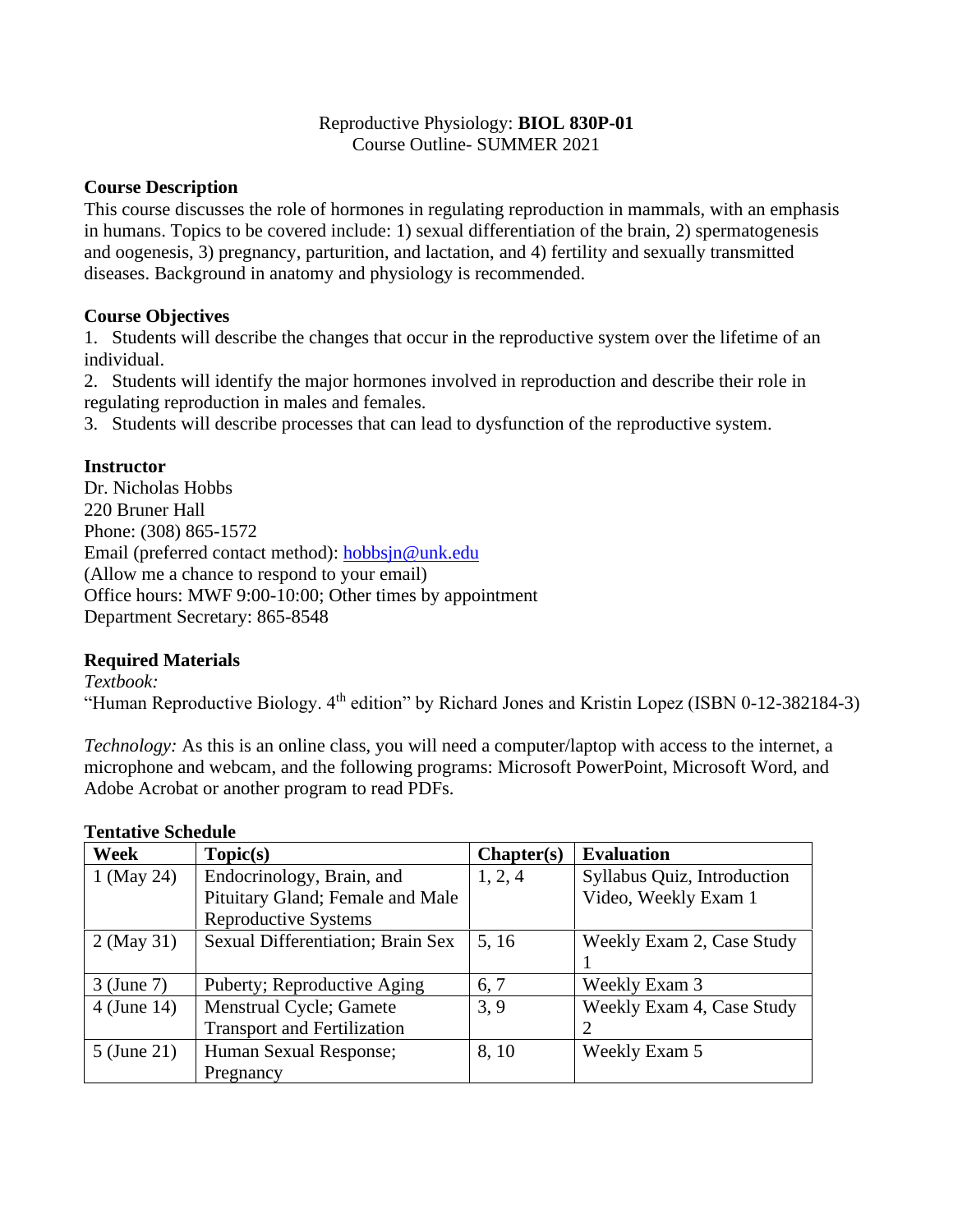| 6 (June 28) | Labor and Birth; The Neonate<br>and the New Parents    | 11, 12 | Weekly Exam 6             |
|-------------|--------------------------------------------------------|--------|---------------------------|
| 7 (July 5)  | <b>Induced Abortion</b> ; Infertility                  | 14, 15 | Weekly Exam 7, Case Study |
| 8 (July 12) | Contraception; Sexually<br><b>Transmitted Diseases</b> | 13, 17 | Weekly Exam 8             |

# **Point Breakdown**

8 weekly exams (50 pts each)- 400 pts total 3 Discussion Boards (20 pts each)- 60 pts total Syllabus quiz- 10 pts total Introduction video- 10 pts total Total points possible: 480 pts

# **Grade Assignment**

Grades will be assigned using the standard grading scale for the Department of Biology, as follows: A (93-100%), A- (90-92%), B+ (88-89%), B (83-87%), B- (80-82%), C+ (78-79%), C (73-77%), C- (70- 72%), D+ (68-69%), D (63-67%), D- (60-62%), and F (below 60%). Grade assignments are final unless there is a calculation error. **There will be no rounding of the grades; a 79.9% is a C+, not a B-**. Scaling of grades is up to my discretion (don't count on it).

# **Exams**

You will have 8 weekly exams for this course. Each exam will cover the material covered that same week. For example, Weekly Test 1 takes place during week 1 (May  $24<sup>th</sup> -$  May  $30<sup>th</sup>$ ), and covers materials from week 1 (Chapters 1, 2, and 4). Each exam will be worth 50 points. Forty points will come from multiple choice, fill in the blank, and true/false questions, and the remaining 10 points will come from 1-2 essay questions. All online exams will be available for one week (12:01 AM Central Time Monday through 11:59 PM Central Time Sunday). THE EXCEPTION TO THIS IS FOR WEEKLY TEST 8, AS THE COURSE ENDS FRIDAY, JULY 16. AS SUCH, THIS EXAM WILL CLOSE AT 5:00 PM CENTRAL TIME ON FRIDAY, JULY 16. You will have 60 minutes to complete each weekly test. Exams are set so that you can exit (Canvas crashes, for example) and re-enter the exam, but the timer keeps running.

### **Case Studies/Discussion Boards**

Throughout the semester, students will be presented with three different discussion topics/case studies related to the material covered in lecture (Weeks 2, 4, and 7). Students will submit their posts onto the appropriate discussion board on Canvas. Discussion boards will be unlocked on Mondays at 12:01 AM Central Time and locked on Fridays at 11:59 PM Central Time.

Please see the separate rubric for a complete breakdown of how I will be grading the discussion boards. Briefly, each discussion board is worth 20 points. Students will be scored on three criteria: 1) evidence of critical thinking (maximum of 8 pts), 2) minimum posting requirements (maximum of 6 points), and 3) responses to classmates and Dr. Hobbs (maximum of 6 points). **Doing the minimum will only provide you with the opportunity to be scored and possibly earn 2 of the possible 20 points.**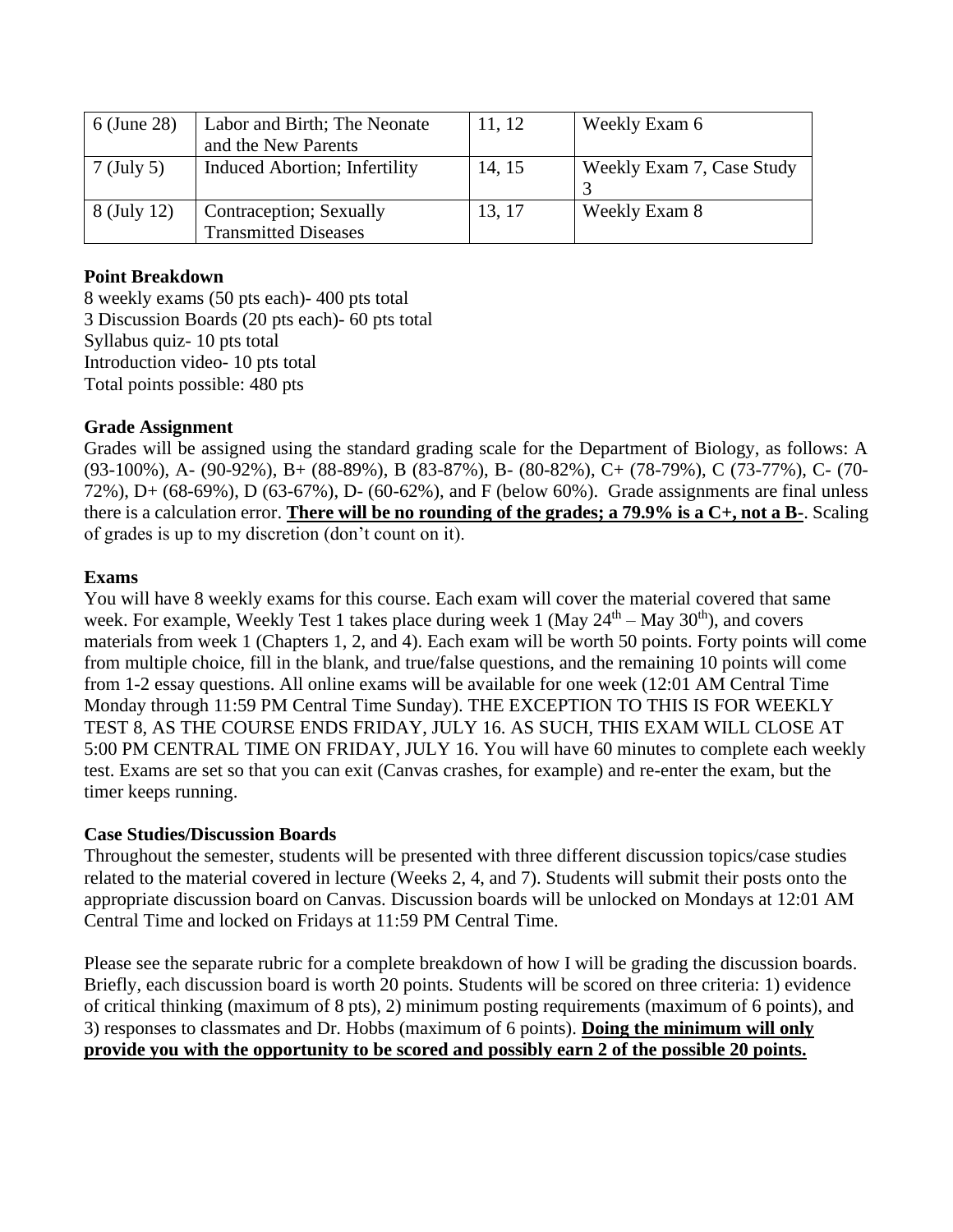I do not expect you to spend 5 hours per week in each of these Discussion Boards. I expect, given the criteria listed in the rubric, for you to post **most days Monday-Friday**. I will not be keeping track of time spent on the Discussion Board, as it takes time to read and respond to the posts. You should be **wanting** to post every day. You do not need a peer-reviewed reference for every post, but if you are stating an opinion, you should provide support for it with data/evidence from a peer-reviewed source (not Wikipedia!).

Remember, Discussion Boards are for just that, **DISCUSSION**! Unless you are the first person answering the question(s) posted, you should **not** be starting a new thread. You should be replying to someone else. I am not concerned that everyone answers the posted question. The question or questions serve as a prompt for us to begin discussion. I want discussion, not simply posting for points.

What should this look like? (Example taken from Dr. Carlson's Bioethics of HeLa Cells)

# *Question: Do birds have fur?*

**Dr. Hobbs:** Birds do not have fur, they have feathers. These feathers are used in mating dances and rituals. Many times, it is the male of the species that has the more ornamental feathers. This helps in attracting a mate (Leghorn 2016)

Reference: Leghorn F. 2016. Use of ornamental feathers in mating. Ornithology, 40:55-65. Doi:987.890/99

**Reply from student 1:** Dr. Hobbs, I disagree with you. Some birds do have fur. If we look at the ancient FleeceFlyer, it had a thick covering of purple fur, not feathers. It was a flying bird also. (Jurassic 2015)

Reference: Jurassic P. 2015. FleeceFlyer: The Original One-Eyed One-Horned Flying Purple People Eater. Wilson's Transactions, 56: 98-100.

**Reply to student 1 from student 2:** Do you have a picture of this? I would like to know how they determined this could fly? Was it large? This is amazing!

Yes, I will be in Discussion Board M-F, this is the reason I set it up. I love to discuss with you! I will play "devil's advocate". I will ask questions, etc. I am also **the only** person who gets credit for saying "Awesome! I agree!" or any phrases like this.

If you have any questions on the score you earned for the week, please simply email me. Also, please email any questions!

As this is an online format, tone and expression may not be readily discerned from your posts. Please avoid the use of online or text message abbreviations or symbols. Your posts should show respect for the views and experiences of your other classmates. I will remove any offensive posts from the board and these posts will not be considered for grading purposes.

# **Policy on Incomplete**

To be considered for an "Incomplete" in Biology 830P-01: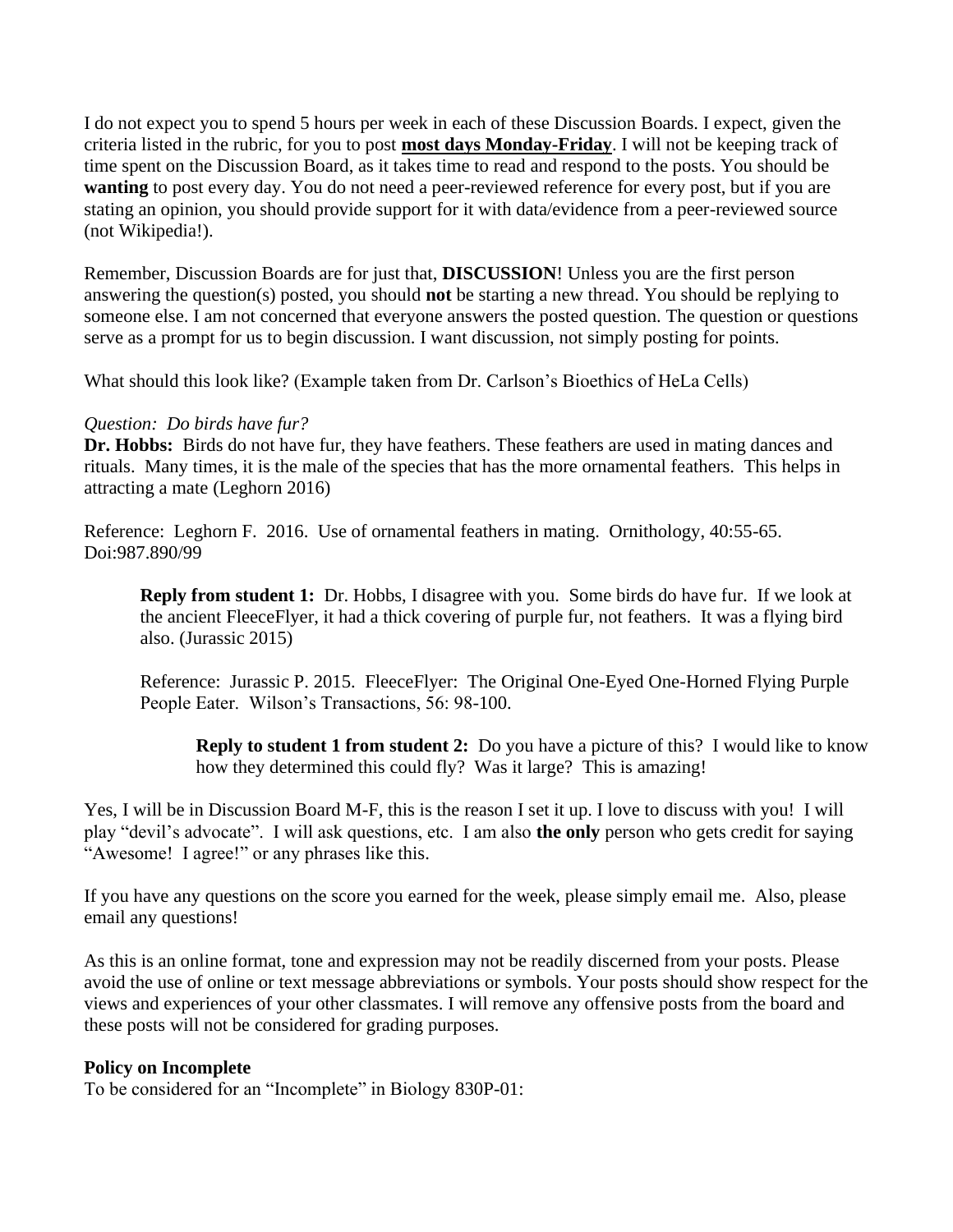1. You must submit the reasons you cannot complete the scheduled work. This must include a copy of your class schedule and description of your responsibilities outside the classroom. This should be done in writing and include confirmation from your employer when appropriate.

2. You must specify the assignments you have missed and a schedule of plans to complete them.

I expect all students to progress through the requirements for Biology 837 in a timely fashion. Unless your circumstance is quite remarkable, do not consider an incomplete.

# **Academic Integrity Policy**

This policy is stated in the Graduate Catalog or at [https://catalog.unk.edu/graduate/academics/academic-regulations/expectations-in-the](https://catalog.unk.edu/graduate/academics/academic-regulations/expectations-in-the-classroom/academic-integrity-policy/)[classroom/academic-integrity-policy/](https://catalog.unk.edu/graduate/academics/academic-regulations/expectations-in-the-classroom/academic-integrity-policy/)

The bottom line is no cheating. Plagiarism will not be tolerated.

**University Policies Related to COVID-19:** The university community is deeply concerned for the well-being of its students, faculty, and staff. Keeping each other as safe as possible will require commitment from each of us; failure to do so will literally place lives in danger. The full policy relating to mitigation of the spread of infectious diseases can be found at <https://www.unk.edu/coronavirus/> Policies that apply to all courses (online, remote, blended, or faceto-face) include:

· Students shall monitor their health daily. No student shall attend classes in person while sick. Those who have had contact with positive-tested individuals or show COVID-19 related symptoms must have clearance from the Public Health Center prior to returning to face-toface classes. There will be no penalties for missing classes for COVID-19 related absences. Students will still be responsible for course content through alternative attendance or other options arranged with the instructor.

Additional policies specific to face-to-face instruction include the following:

1. None for this course

Questions regarding COVID-19 should be directed to the Public Health Center [unkhealth@unk.edu](mailto:unkhealth@unk.edu) or 308-865-8254. Questions regarding the COVID-19 academic policy should be directed to Sr. Vice Chancellor Bicak at [bicakc@unk.edu.](mailto:bicakc@unk.edu) Questions regarding department specific requirements should be directed to the chair of Biology, Julie Shaffer, at [shafferjj@unk.edu.](mailto:shafferjj@unk.edu)

**The above directions must be followed by everyone for the health and safety of our University. Students who do not comply may face disciplinary action from the university.** Violations of any University or Campus Policy is a violation of the Student Code of Conduct.

**What happens if we go remote?** We are already meeting remotely, so nothing will change.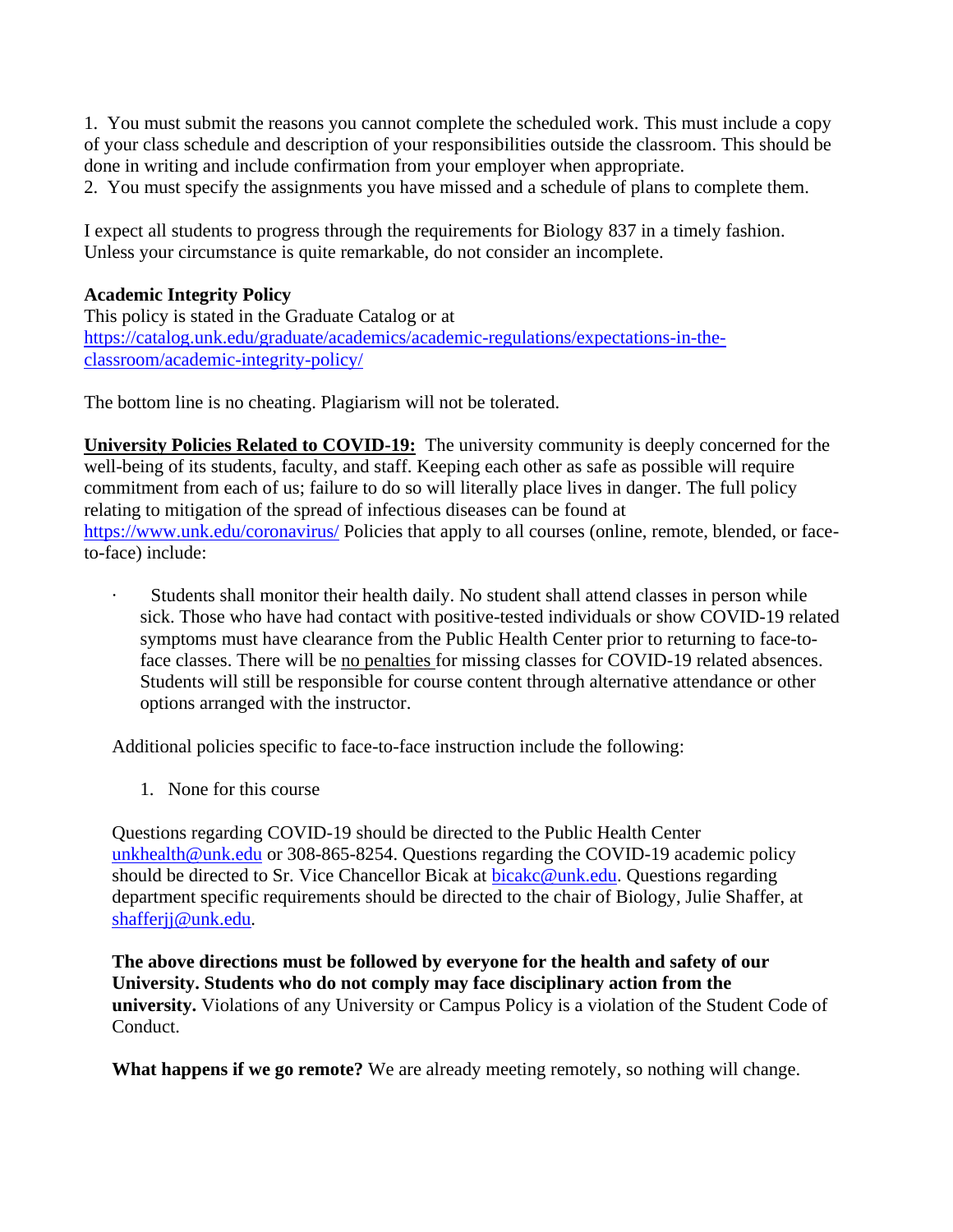#### **Students with Disabilities**

It is the policy of the University of Nebraska at Kearney to provide flexible and individualized reasonable accommodation to students with documented disabilities. To receive accommodation services for a disability, students must be registered with the UNK Disabilities Services for Students (DSS) office, 175 Memorial Student Affairs Building, 308-865-8214 or by email [unkdso@unk.edu](mailto:unkdso@unk.edu)

## **UNK Statement of Diversity & Inclusion**

UNK stands in solidarity and unity with our students of color, our LatinX and international students, our LGBTQIA+ students and students from other marginalized groups in opposition to racism and prejudice in any form, wherever it may exist. It is the job of institutions of higher education, indeed their duty, to provide a haven for the safe and meaningful exchange of ideas and to support peaceful disagreement and discussion. In our classes, we strive to maintain a positive learning environment based upon open communication and mutual respect. UNK does not discriminate on the basis of race, color, national origin, age, religion, sex, gender, sexual orientation, disability or political affiliation. Respect for the diversity of our backgrounds and varied life experiences is essential to learning from our similarities as well as our differences. The following link provides resources and other information regarding D&I: <https://www.unk.edu/about/equity-access-diversity.php>

### **Students Who are Pregnant**

It is the policy of the University of Nebraska at Kearney to provide flexible and individualized reasonable accommodation to students who are pregnant. To receive accommodation services due to pregnancy, students must contact Cindy Ference in Student Health, 308-865-8219. The following link provides information for students and faculty regarding pregnancy rights. [http://www.nwlc.org/resource/pregnant-and-parenting-students-rights-faqs-college-and-graduate](https://urldefense.proofpoint.com/v2/url?u=http-3A__www.nwlc.org_resource_pregnant-2Dand-2Dparenting-2Dstudents-2Drights-2Dfaqs-2Dcollege-2Dand-2Dgraduate-2Dstudents&d=DwMFAg&c=Cu5g146wZdoqVuKpTNsYHeFX_rg6kWhlkLF8Eft-wwo&r=BJkIhAaMtWY7PlqIhIOyVw&m=RgBL3s2VNHfvD5ReMK2q_PhwYU8dbEt1vxs1BO4WkpQ&s=MmB91XAzaW-E7UPMXPGx9tWJQbTWJYyYzM8gLjhEzQ0&e=)[students](https://urldefense.proofpoint.com/v2/url?u=http-3A__www.nwlc.org_resource_pregnant-2Dand-2Dparenting-2Dstudents-2Drights-2Dfaqs-2Dcollege-2Dand-2Dgraduate-2Dstudents&d=DwMFAg&c=Cu5g146wZdoqVuKpTNsYHeFX_rg6kWhlkLF8Eft-wwo&r=BJkIhAaMtWY7PlqIhIOyVw&m=RgBL3s2VNHfvD5ReMK2q_PhwYU8dbEt1vxs1BO4WkpQ&s=MmB91XAzaW-E7UPMXPGx9tWJQbTWJYyYzM8gLjhEzQ0&e=)

### **Reporting Student Sexual Harassment, Sexual Violence or Sexual Assault**

Reporting allegations of rape, domestic violence, dating violence, sexual assault, sexual harassment, and stalking enables the University to promptly provide support to the impacted student(s), and to take appropriate action to prevent a recurrence of such sexual misconduct and protect the campus community. Confidentiality will be respected to the greatest degree possible. Any student who believes she or he may be the victim of sexual misconduct is encouraged to report to one or more of the following resources:

### **Local Domestic Violence, Sexual Assault Advocacy Agency** 308-237-2599

### **Campus Police (or Security)** 308-865-8911

### **Title IX Coordinator** 308-865-8655

Retaliation against the student making the report, whether by students or University employees, will not be tolerated.